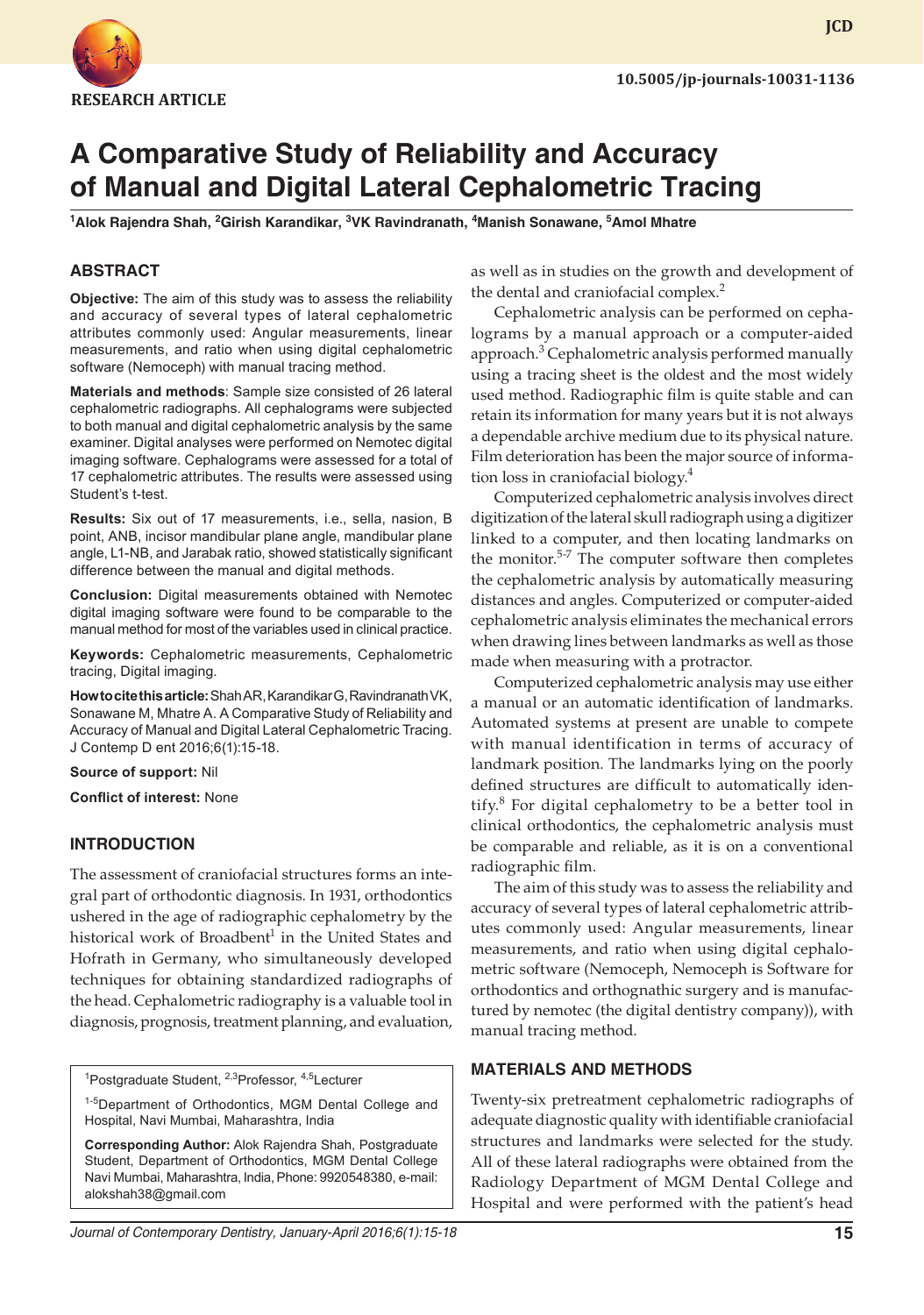

**Fig. 1:** Orientation of patient in cephalostat **Fig. 2:** Manual tracing

immobilized by a cephalostat guided by the Frankfort horizontal plane, parallel to the floor and perpendicular to the mid-sagittal plane (Fig. 1).

# **Manual Method**

Each lateral cephalogram was traced using a 0.3 mm lead pencil on an acetate tracing paper, 0.003" thick, 8" wide, and 10" in length. The tracings were done on a view box with the tracing paper securely positioned over the radiograph. All linear measurements were rounded to nearest 0.5 mm and all angular measurements to nearest 0.5° (Fig. 2).

# **Digital Method**

The digital image of each film was acquired using a digital camera (Sony dscw830) after placing it over the view box. The images were then imported to the Nemotec digital imaging software version 6.0. The images were calibrated using two fixed points common to all cephalograms 10 mm apart. The landmarks were identified manually on the calibrated image and all the measurements were calculated automatically by the software (Fig. 3).

A total of 17 cephalometric measurements were selected for this study in such a way that skeletal, dental, as well as soft tissue parameters could be studied: 10 angular measurements, eight linear measurements, and one ratio.

- The 10 angular measurements selected were sella, nasion, A point (SNA), sella, nasion, B point (SNB), ANB, mandibular plane angle (Go-Gn to SN), basal plane angle, articular angle, U1 to NA, L1 to NB, interincisor angle, and incisor mandibular plane angle (IMPA).
- The eight linear measurements selected were U1 to NA, L1 to NB, anterior cranial base (ACB) length, mandibular length (Go to Pog), L1 to Apog line, Wits analysis, lower lip to S line, and lower lip to E line.



- The ratio used was Jarabak ratio, which is derived as:
	- 1. Posterior facial height (PFH)
	- 2. Anterior facial height (AFH).

The measurements obtained from both manual and digital methods were subjected to statistical evaluation.

# **Statistical Analysis**

The measurements derived from manual and digital tracings were compared by using paired samples t-test. A p value of 0.05 was used as the minimal level of statistical significance.

# **RESULTS**

A comparison of angular measurements, linear measurements, and ratio is presented in Table 1.



**Fig. 3:** Digital tracing in Nemoceph

![](_page_1_Picture_23.jpeg)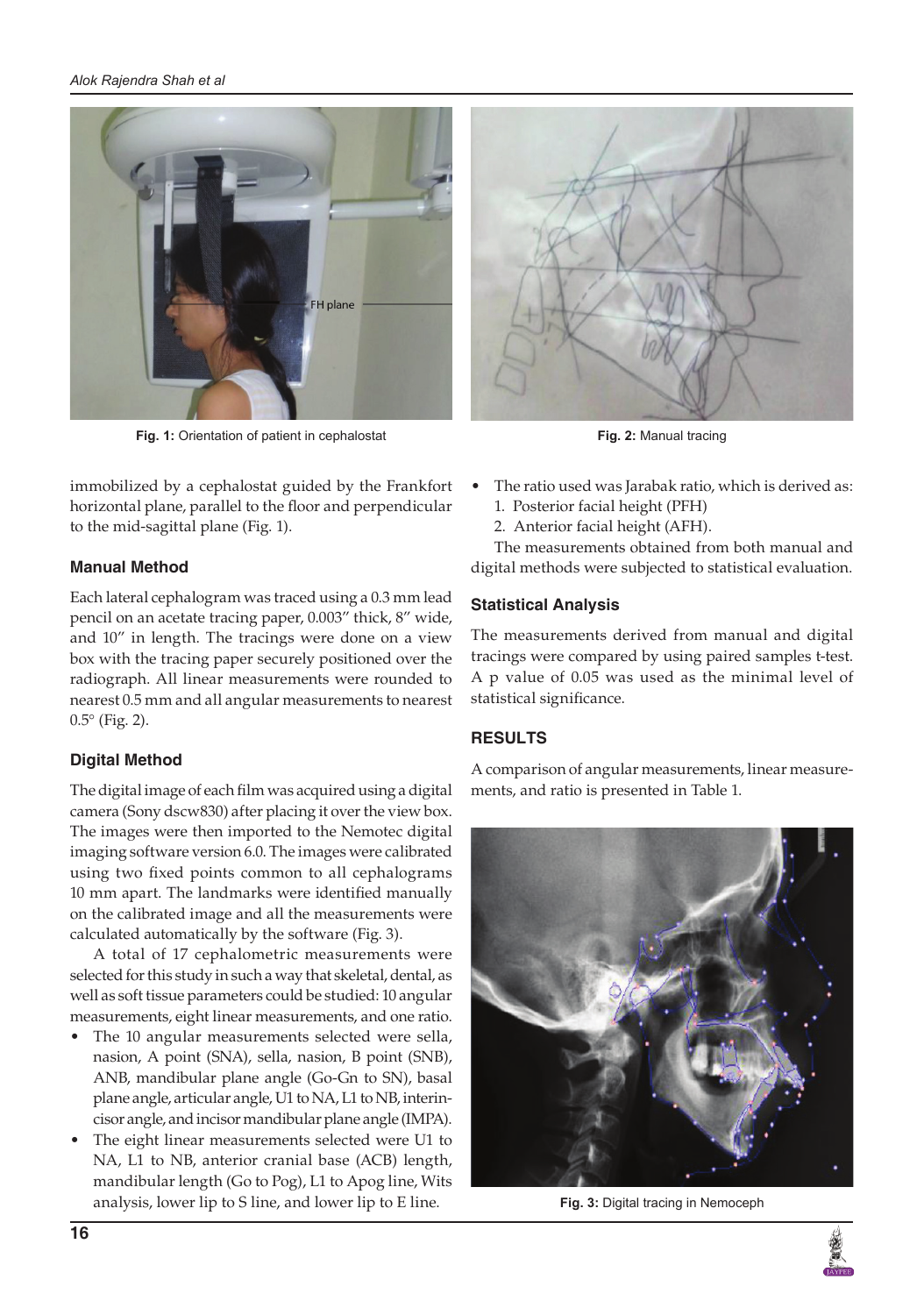*A Comparative Study of Reliability and Accuracy*

| Table 1: Comparison of hard tissue cephalometric measurements obtained by manual and digital methods using Student's t-test |             |                    |                     |                        |          |               |
|-----------------------------------------------------------------------------------------------------------------------------|-------------|--------------------|---------------------|------------------------|----------|---------------|
| SI. no.                                                                                                                     | Parameter   | Manual (mean ± SD) | Digital (mean ± SD) | Difference (mean ± SD) | t-value  | p-value       |
| Angular measurements                                                                                                        |             |                    |                     |                        |          |               |
| 1                                                                                                                           | <b>SNA</b>  | $81.77 \pm 4.67$   | $81.84 \pm 4.60$    | $-0.07 \pm 0.82$       | $-0.457$ | 0.652         |
| 2                                                                                                                           | <b>SNB</b>  | $78.11 \pm 4.51$   | $77.77 \pm 4.66$    | $0.34 \pm 0.68$        | 2.582    | $0.016*$      |
| 3                                                                                                                           | ANB         | $3.58 \pm 2.91$    | $4.09 \pm 2.49$     | $-0.51 \pm 0.94$       | $-2.767$ | $0.01*$       |
| 4                                                                                                                           | <b>MPA</b>  | $28.80 \pm 6.13$   | $28.17 \pm 6.36$    | $0.63 \pm 1.47$        | 2.208    | $0.037*$      |
| 5                                                                                                                           | <b>BPA</b>  | $23.27 \pm 4.54$   | $23.21 \pm 4.64$    | $0.06 \pm 1.57$        | 0.200    | 0.843         |
| 6                                                                                                                           | <b>IMPA</b> | $100.12 \pm 9.44$  | $100.77 \pm 9.05$   | $-0.65 \pm 1.48$       | $-2.270$ | $0.032*$      |
| 7                                                                                                                           | U1-NA       | $34.23 \pm 9.78$   | $34.72 \pm 9.75$    | $-0.49 \pm 1.78$       | $-1.399$ | 0.174         |
| 8                                                                                                                           | $L1-NB$     | $29.15 \pm 8.34$   | $28.83 \pm 8.35$    | $0.32 \pm 1.34$        | 1.218    | 0.235         |
| 9                                                                                                                           | $U1-L1$     | $113.31 \pm 14.20$ | $112.68 \pm 14.08$  | $0.63 \pm 1.89$        | 1.687    | 0.104         |
| Linear measurements                                                                                                         |             |                    |                     |                        |          |               |
| 10                                                                                                                          | Aa          | $141.96 \pm 4.39$  | $141.45 \pm 4.86$   | $0.51 \pm 2.61$        | 1.006    | 0.324         |
| 11                                                                                                                          | <b>Wits</b> | $1.04 \pm 2.19$    | $1.10 \pm 2.42$     | $-0.06 \pm 0.45$       | $-0.704$ | 0.488         |
| 12                                                                                                                          | <b>ACBL</b> | $63.38 \pm 3.52$   | $63.48 \pm 4.25$    | $-0.10 \pm 1.76$       | $-0.302$ | 0.765         |
| 13                                                                                                                          | MnL         | $64.96 \pm 4.05$   | $64.33 \pm 4.21$    | $0.63 \pm 2.04$        | 1.586    | 0.125         |
| 14                                                                                                                          | U1-NA       | $7.65 \pm 3.60$    | $7.80 \pm 3.34$     | $-0.15 \pm 0.85$       | $-0.905$ | 0.374         |
| 15                                                                                                                          | $L1-NB$     | $5.77 \pm 2.47$    | $6.15 \pm 2.34$     | $-0.38 \pm 0.84$       | $-0.385$ | $0.027*$      |
| 16                                                                                                                          | $L1-Ap$     | $3.35 \pm 2.08$    | $3.12 \pm 2.07$     | $0.23 \pm 0.68$        | 1.728    | 0.096         |
| 17                                                                                                                          | LI-SI       | $1.85 \pm 2.57$    | $1.75 \pm 2.64$     | $0.10 \pm 0.45$        | 1.125    | 0.271         |
| 18                                                                                                                          | L-EI        | $1.37 \pm 2.53$    | $1.22 \pm 2.57$     | $0.15 \pm 0.47$        | 1.636    | 0.114         |
| Ratio                                                                                                                       |             |                    |                     |                        |          |               |
| 19                                                                                                                          | JR          | $66.99 \pm 5.19$   | $68.10 \pm 5.67$    | $-1.11 \pm 1.15$       | $-4.892$ | $< 0.0005$ ** |

\*p<0.05: significant, \*\*p<0.001: highly significant

#### **Angular Measurements**

Among the 10 angular measurements that were selected, SNA, basal plane angle, articular angle, U1 to NA, and L1 to NB did not show any statistically significant difference between manual and digital methods. However, SNB, ANB, mandibular plane angle, and IMPA showed statistically significant differences in the two methods  $(p>0.05)$ .

#### **Linear Measurements**

Among the eight linear measurements that were selected in this study, U1 to NA, ACB length, mandibular length, L1 to A-Pog line, Wits analysis, lower lip to S line, and lower lip to E line did not show statistically significant difference between manual and digital methods. However, one linear measurement, L1 to NB, showed statistically significant difference in the two methods  $(p > 0.05)$ .

#### **Ratio**

It was observed that Jarabak ratio showed a statistically significant difference between manual and digital methods.

## **DISCUSSION**

Cephalometrics includes measurement, description, and appraisal of dentofacial growth and changes in skull by measuring certain planes, lines, and angles between anthropometric landmarks and points specified by orthodontics.

In this study, six out of 17 parameters assessed showed statistically significant difference in manual and digital methods. These six parameters were four angular measurements (SNB, ANB, IMPA, and mandibular plane angle), one linear measurement (L1-NB), and Jarabak ratio. A majority of these measurements depend on landmarks such as gonion, gnathion, porion, orbitale, point A, and point B, which lie on poorly defined outlines or low contrast areas.

Forsyth and Shaw<sup>8</sup> found that errors in the identification of points, angular, and linear measurements tend to occur more often in digital images than in conventional radiography.

Gregston et al<sup>9</sup> in their study on manual and digital tracings have found difficulties in locating certain landmarks Ar, Gn, Me, Go, Or, Po, Pog, Point A, and lower incisor apex. While different reference planes can be considered for locating point Gn and Go in manual tracings, this is not possible with digital tracings. Baumrind and Frantz<sup>5</sup>, and Gravely and Benzies<sup>10</sup> have reported difficulties in tracing incisor position and variation of angular measurements related to incisors between the two tracing methods.

In this study, the significant difference obtained in the two tracing methods for Jarabak ratio can be explained by the difficulty in locating Me and Go in digital tracings. According to Chen et al, $11$  the difficulties in locating Me point can be caused by difficulty in locating the landmark on a curved anatomical boundary.